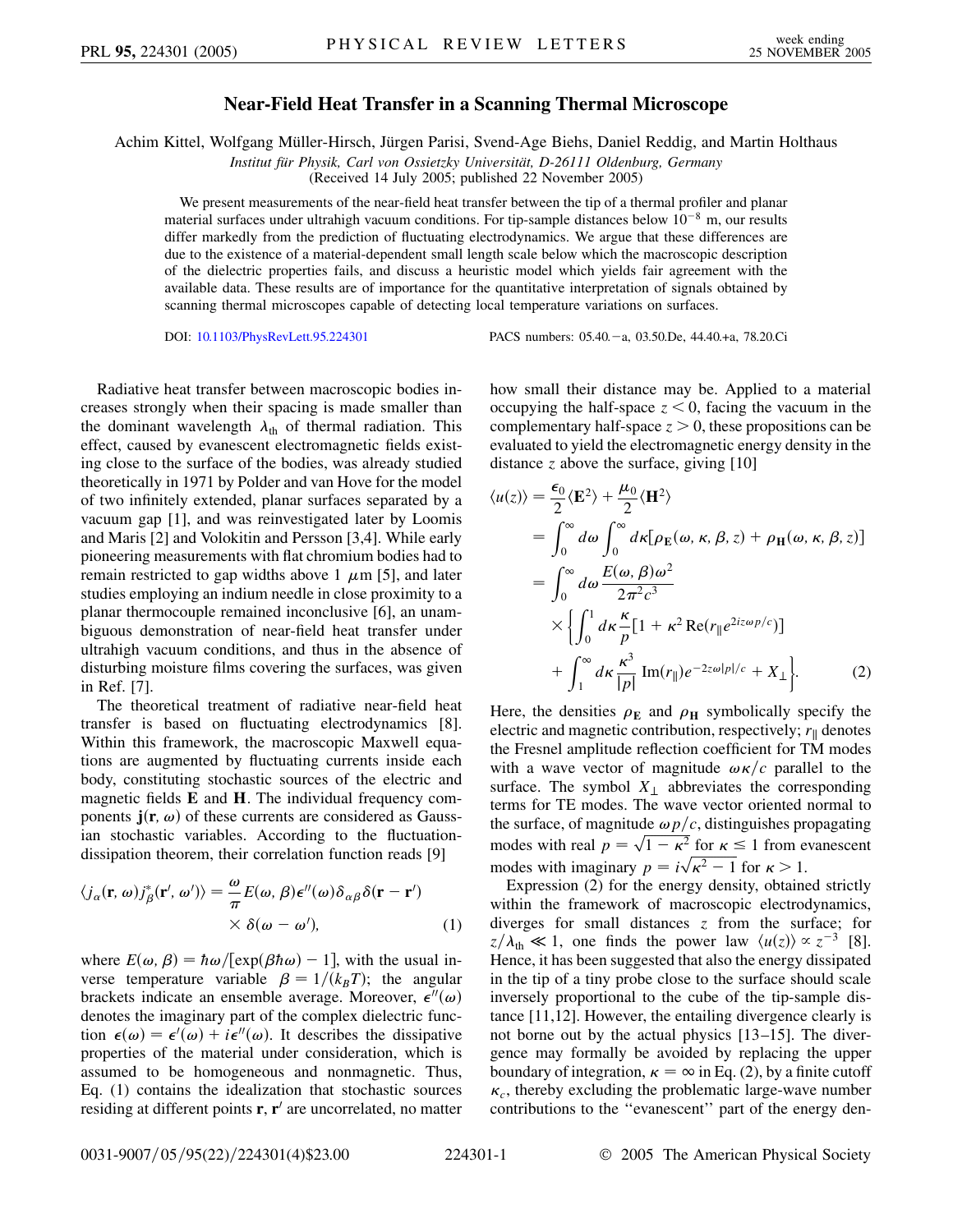sity [4]. It is important to note that the divergence of the energy density (2) close to the material surface reflects a shortcoming of the underlying macroscopic theory: Considering a metal, the dielectric properties of which are largely determined by the conduction electrons, one expects that any contributions from spatial Fourier components shorter than their mean free path are inadequately dealt with [1]. More generally, the spatial deltalike correlation (1) becomes problematic on length scales such that the microscopic properties of the materials start to make themselves felt. These observations, in their turn, imply that experiments on fluctuating electromagnetic fields in the extreme near-field regime, where traditional macroscopic fluctuating electrodynamics can no longer be taken for granted, may yield important information on microscopic material properties.

In this Letter, we report on measurements of the nearfield heat transfer between the tip of a scanning thermal microscope and surfaces of gold (Au) or gallium nitride (GaN). We have fabricated a thermosensor, integrated into the tip of a variable-temperature scanning tunneling microscope (VT-STM), which allows us to determine the heat transfer even for tip-sample distances on the order of 1 nm. We argue that our sensor essentially probes the near-field energy density close to the sample, and demonstrate that the experimental data differ markedly from the standard prediction (2) for distances below 10 nm. A simple but physically motivated ansatz for the description of the shortrange dielectric material properties then leads to qualitative agreement with the measured data, allowing one to extract material-dependent length scales *L* below which the macroscopic theory fails.

When assessing the near-field heat flux between two bodies of different temperature, the precise location of their positions of zero separation is of key importance. Since no body has a mathematically flat surface, this is to some extent a matter of definition. We have chosen to record the heat transfer between a cooled sample and the tip of a VT-STM at nearly room temperature, so that zero separation of the two surfaces corresponds to a certain level of electron coupling, i.e., to a certain tunnel current. To exclude any mechanism of heat transfer other than radiation, one has to work under ultrahigh vacuum (UHV) conditions. Otherwise, any surface adsorbate, or surrounding gas, might result in additional contributions to the heat transfer, masking the radiative effect.

The heat flux between the warm tip and the cooled sample is measured through the resulting slight diminution of the temperature of the very tip compared to the rest of the sensor. Since small temperature differences have to be detected over a small sensor, any self-heating has to be carefully avoided. Therefore, we employ a thermocouple integrated into the tip of our VT-STM. As sketched in Fig. 1(a), a thin platinum wire has been melted into a glass micropipette. Subsequently, the part of the wire protruding from the pipette has been electrochemically etched to form a sharp tip [16]. The pipette has then been covered by a gold film with a thickness of about 25 nm, having electrical contact with the platinum wire only at the very end of the tip. This end thus forms the measuring contact of the resulting coaxial thermocouple, while the reference contact is located in the back at the support of the micropipette, with good thermal coupling to the surrounding which acts as a heat bath.

The support of the micropipette is sitting in the scanner of a commercial VT-STM in an UHV chamber made by Omicron, held by a ring-shaped magnet. In the hole of the magnet a gold-plated, spring-loaded contact pin makes electrical contact with the platinum wire, thus forming the reference contact. The gold film is grounded, whereas the sample is at the tunnel potential, in order to decouple the tunneling signal from the thermoelectric voltage  $V_{th}$ . This voltage is first amplified by a Keithley nanovolt preamplifier (model 1801) and then measured by a high resolution multimeter (Keithley model 2001). The temperature of the sample is lowered during the measurements with liquid nitrogen via a coldfinger to 100 K, establishing a temperature difference between the tip and the sample surface of about 200 K.

The Seebeck coefficient  $S = V_{\text{th}}/\Delta T$  of our sensor, quantifying the ratio of the generated thermoelectric voltage and the temperature difference  $\Delta T$  between the two contacts of the thermocouple, is determined with a setup consisting of a droplet of oil held by a small heating coil made of tungsten wire. The temperature of the oil is measured by a commercial type-*K* thermocouple reaching from one side into the droplet, while the sensor enters it from the other side. The oil temperature can be varied by changing the current through the coil. We obtain  $S =$  $8 \mu$ V/K at room temperature, which is close to the value found in literature [17].

The heat resistance  $R_{\text{th}} = \Delta T / \Delta P$  of the sensor, relating the heat power  $\Delta P$  absorbed or emitted by the tip to the resulting temperature difference between the contacts, was determined by placing the tip in the focus of a 1 mW cw laser diode (wavelength 670 nm). The fraction of the light power which did not hit the tip surface was measured by a power meter positioned behind it. The absorbed power was estimated, according to  $\Delta P = (P_0 - P)(1 - R)$ , from the difference  $P_0 - P$  of the power recorded without and with the tip being present, and the reflectivity  $R = 0.96$  of its gold surface at 670 nm [18]. The expected linear dependence of the thermovoltage on the absorbed power is well confirmed in Fig. 1(b), showing our results for two different tips. From the slopes 0.18 and 0.43  $\mu$ V/ $\mu$ W we obtain heat resistances of 23 and 54 K/mW, respectively. Knowing both a sensor's Seebeck coefficient *S* and its heat resistance  $R_{th}$ , one can deduce the near-field heat flux  $\Delta P$  between the tip and a closely spaced sample of different temperature from the observed thermovoltage, according to  $\Delta P = V_{\text{th}}/(SR_{\text{th}})$ . Measurements of the distance dependence of the heat transfer were performed by retracting the STM tip from the tunnel distance, while the distance itself was determined by means of the piezocoef-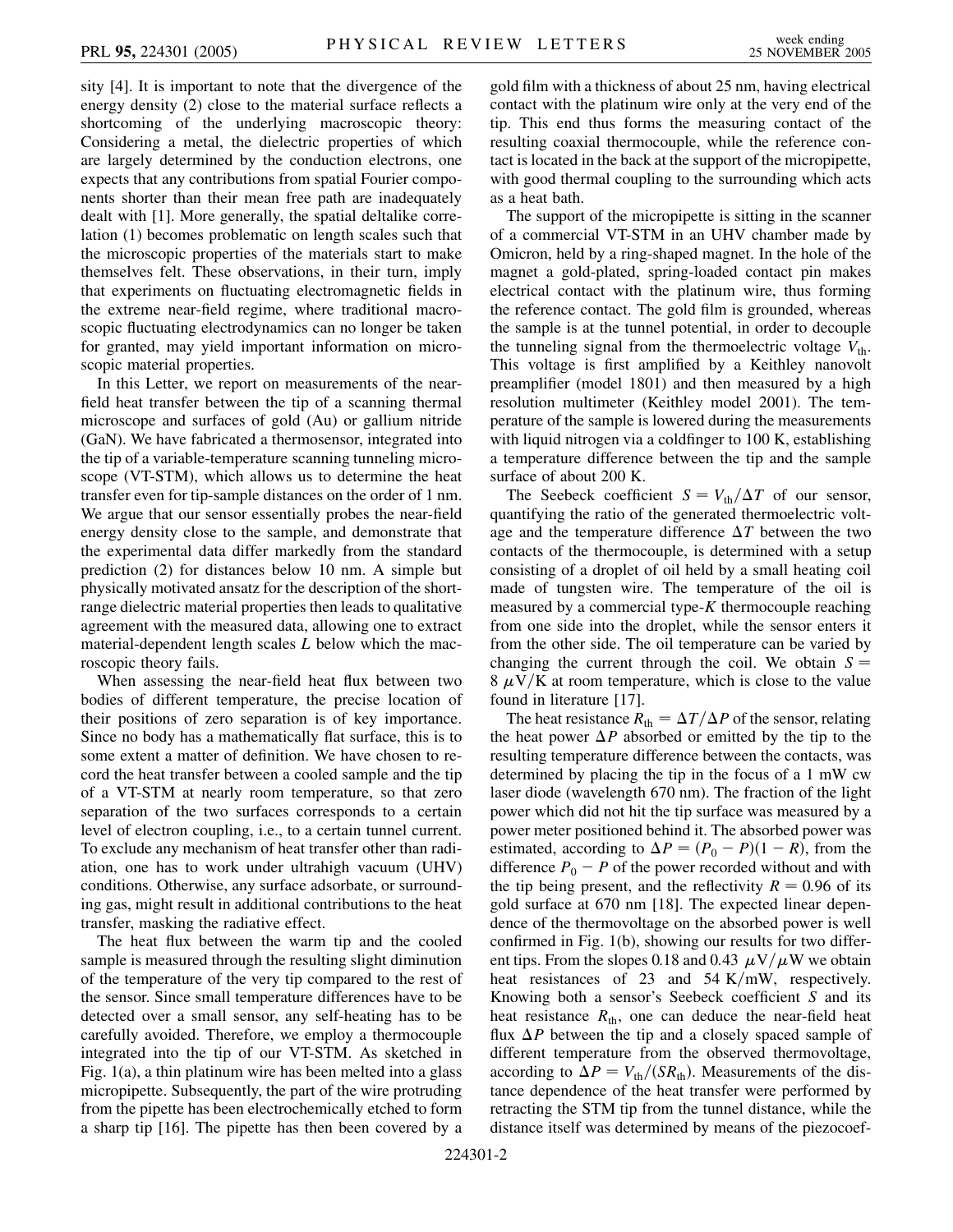

FIG. 1 (color online). (a) Cross section of the micropipette glued into a tip holder. The thermoelectric voltage  $V_{th}$  builds up between the inner platinum wire and the outer gold film. The tunnel potential is applied between the sample and the grounded gold film. (b) Dependence of the thermovoltage on the absorbed power  $\Delta P$  of calibrating laser light for two different sensors.

ficient of the scanner. Results of such measurements are depicted in Fig. 2 for a sample consisting of a gold layer, and in Fig. 3 for a sample of GaN. In both cases, the sensor with  $R_{\text{th}} = 54$  K/mW has been employed. During these measurements, we have carefully checked that the cross talk between the tunnel current signal and the thermovoltage remains negligibly small. The absence of interference is indicated by the fact that the tunnel current decreases strongly in a range of distances where the observed thermovoltage stays almost constant.

A theoretical discussion of the heat transfer between an idealized tip and a flat surface, which may serve as a guideline for the analysis of our data, has been given by Mulet *et al.* [12]. These authors have modeled the tip by a small dielectric sphere of radius *r* and assumed the incident electric field to be uniform inside the sphere, so that it acts as a pointlike dipole. If the temperature of the sample is significantly lower than that of the tip, as in our case, the heat current flowing back from the sample to the tip can be



FIG. 2. Measured heat current  $\Delta P$  (in Watts) between the microscope tip and a gold layer (circles) vs tip-sample distance *z*. The dashed line, which coincides with the solid one for larger *z*, corresponds to the prediction  $\Delta P_{\text{th}}$  of standard fluctuating electrodynamics, based on Eq. (2). The solid line is obtained from Eq. (5) with the modified dielectric function (4), setting  $L = L_{\text{tip}} = 1.2 \times 10^{-8}$  m.

neglected. The total flux between the surface and the tip then is determined entirely by the current directed from the tip to the sample, according to

$$
\Delta P = \int_0^\infty d\omega \int_0^\infty d\kappa \alpha(\omega) \rho_{\mathcal{E}}(\omega, \kappa, \beta, z), \qquad (3)
$$

where  $\alpha(\omega) = 2\omega(4\pi r^3) \epsilon_{\text{tip}}'' / |\epsilon_{\text{tip}} + 2|^2$  describes the dielectric properties of the sphere, and the temperature entering  $\rho$ <sub>E</sub> is that of the tip. Taking this expression at a representative frequency  $\omega_0$ , one has  $\Delta P \approx$  $\alpha(\omega_0)\epsilon_0 \langle E^2 \rangle/2$ , so that, within the scope of the model, the heat flux registered by the tip should be proportional to the electrical energy density of the flat sample, evaluated, however, at the temperature of the tip.

For distances larger than about  $10^{-8}$  m, our experimentally observed heat transfer is, to good accuracy, proportional to the *total* energy density as given by Eq. (2), not to the electric field contribution alone. Since the constant of proportionality, which carries the dimension of area times velocity, may differ substantially from  $\alpha(\omega_0)$ , we focus on the scaled energy density  $\Delta P_{\text{th}} := \pi a^2 c \langle u(z) \rangle$ , where *c* is the velocity of light, and employ the effective sensor area  $\pi a^2$  as a fitting parameter. Modeling the dielectric function  $\epsilon(\omega)$  for Au by a Drude ansatz with parameters taken from Ref. [19], and that for GaN by the ''reststrahlen'' formula with parameters from Ref. [20], we obtain the dashed lines in Figs. 2 and 3, setting  $a = 60$  nm. This value is in accordance with scanning electron microscopy studies of the tip and describes *both* experimental data sets for  $z \geq$ 10 nm, as it should. The latter fact also indicates that the use of Eq. (2), i.e., the neglect of the field's distortion by the tip, is justified here.

In the case of GaN, the theoretical curve for  $\Delta P_{\text{th}}$ diverges as  $z^{-3}$  for sensor-sample distances below 10 nm. In contrast, for Au this familiar behavior would become apparent only at substantially smaller *z* [3]. However, the experimental data clearly show a different trend, leveling off to values which for the smallest accessible distances are significantly lower than  $\Delta P_{\text{th}}$ . We interpret this finding as



FIG. 3. As Fig. 2 for a sample of GaN, setting  $L = 1.0 \times$  $10^{-10}$  m and  $L_{\text{tip}} = 1.2 \times 10^{-8}$  m.